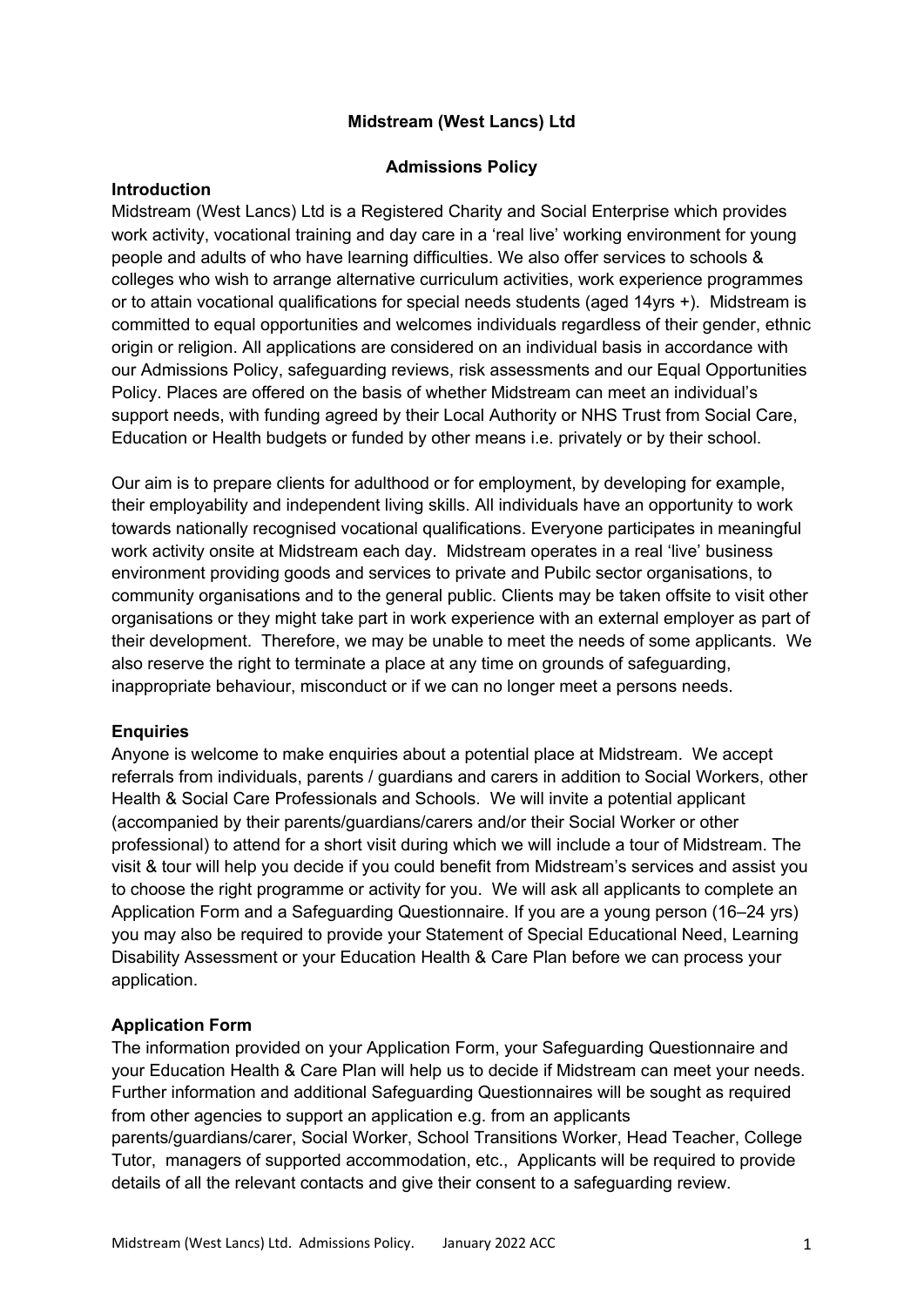### **Safeguarding Review**

Midstream is committed to the safeguarding of all it's clients, staff, customers and visitors to Midstream. The contacts you provide on the Application Form will be asked to complete Safeguarding Questionnaires. A disclosure of a safeguarding risk may not necessarily result in an individual being unable to join Midstream but will help us to put an Action Plan in place to help keep you and others at Midstream safe. Incomplete or undisclosed safeguarding issues or the withholding of any information could subsequently place an applicant or others in danger and may lead to a place being refused or terminated. The Safeguarding Review and any subsequent Risk Assessment & Action Plan must be completed before a start date can be confirmed. This includes the commencement of taster day assessment sessions.

#### **Assessment and taster days**

The applicant may then be invited to attend up to five free taster days. Taster days enable prospective clients to participate in at least one of our work areas of their own choice to decide if they wish to proress their application. Taster days also enable us to continue with our assessment as to whether we may be able to meet the prospective learner's needs and what level of support they might need at Midstream. Some applicants may be required to take part in a classroom session. If an unexpected safeguarding risk or behavioural issue presents itself during taster days, we will consider whether or not it is appropriate for the applicant to continue.

The information Midstream received from a clients pre application visit, application form, safeguarding questionnaire(s) / review and taster days are all part of a thorough application & assessment process. In some circumstances, Midstream may arrange to observe an applicant in their present setting e.g. school, college, supported accommodation or other familiar setting where we are able to talk to those who have been supporting an individual. This will also help Midstream decide if we can meet an individual's needs.

## **How we consider if we can meet your needs**

When considering an application we will make a decision based on the following criteria (which is not exhaustive) :

- Can we meet the prospective applicant's learning and support needs (including medical support needs)?
- Can the applicant actively engage (with support) in the work & training activities and make reasonable progress / achieve vocational qualifications?
- Will the prospective applicant be able to progress and achieve in terms of their employability and independent living skills?
- If an outcome of the Safeguarding Review identifies that extra support is required can we manage, as far as is reasonable to expect, any safeguarding issues relating to the prospective applicant whilst the applicant is taking part in a programme at Midstream?

## **Provisional Offer / Decline**

Once an applicant has completed pre-offer taster days and the assessment process is complete a decision will be made as to whether or not Midstream can provisionally meet an